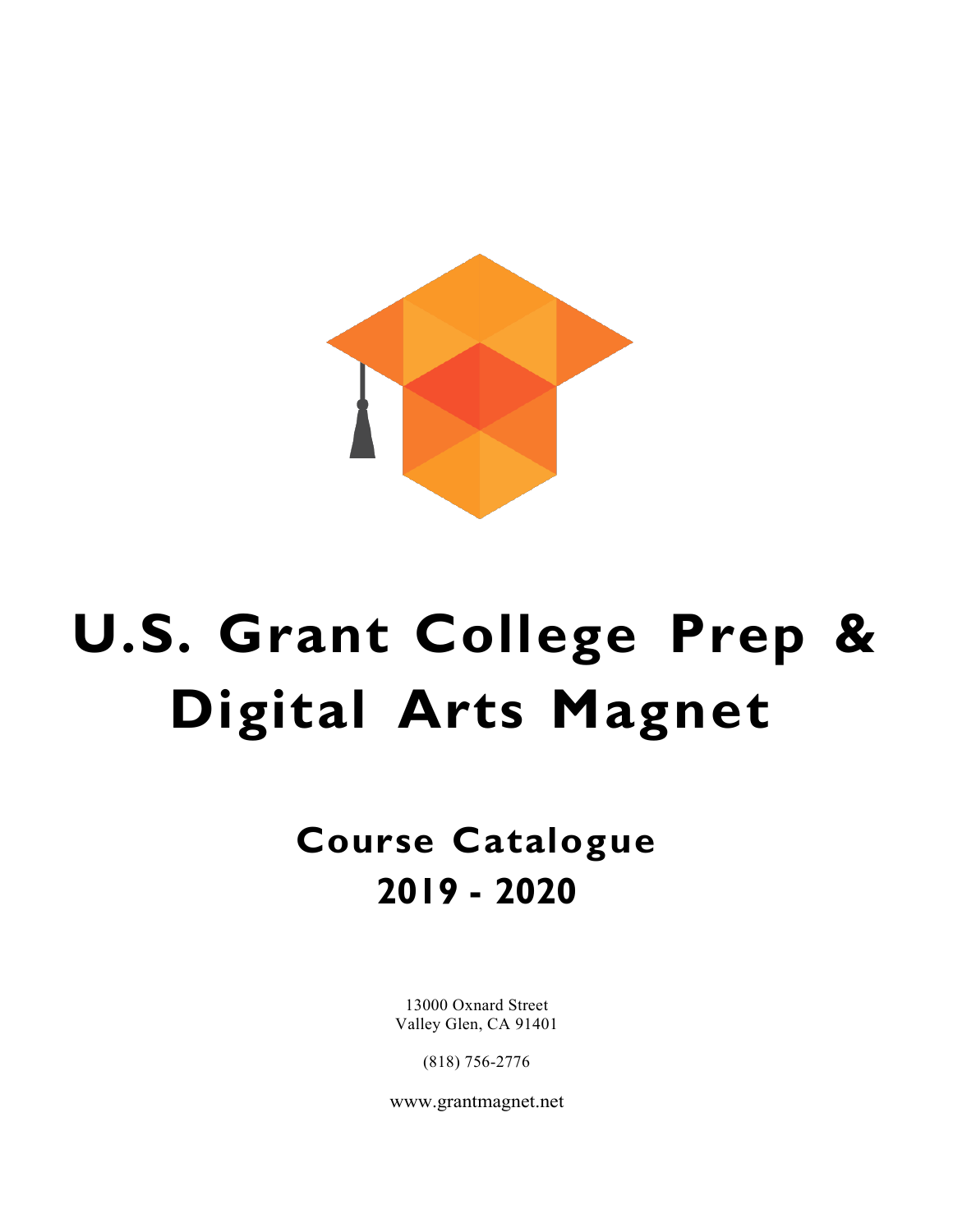#### **Table of Contents**

**Understanding the A-G Requirements** 

| <b>Course Catalogue:</b>       |
|--------------------------------|
| <b>Core Subjects:</b>          |
|                                |
|                                |
|                                |
|                                |
|                                |
| <b>Magnet Elective Courses</b> |
|                                |
|                                |
|                                |
|                                |
|                                |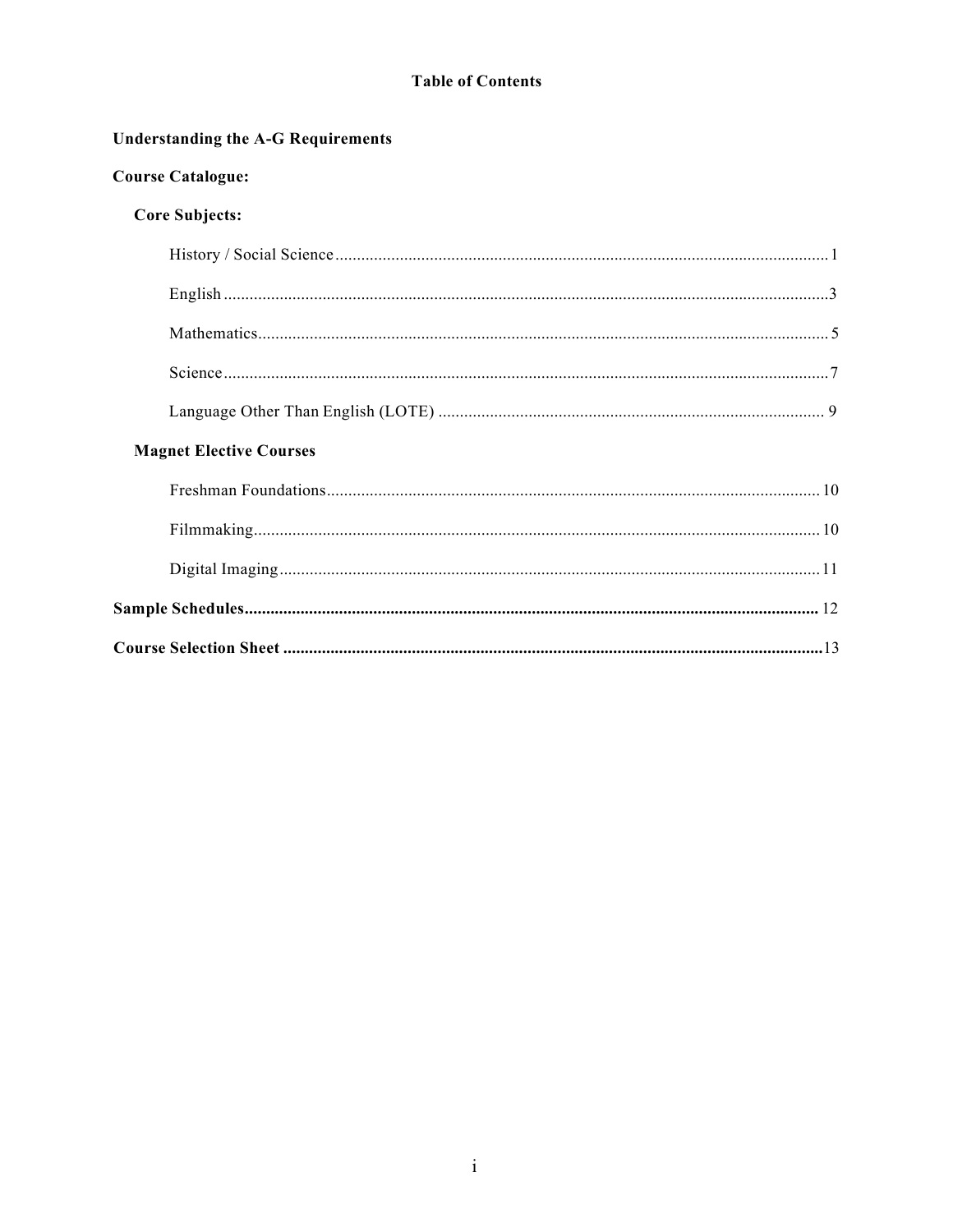#### **INCRE AS E YO UR C OL L E GE KNO W L E DG E : UNDE RS T ANDI NG T H E A-G REQ U I R EM EN TS**

The A-G requirements are 15 courses that get students on track for admission to the California State University and University of California systems. The Grant High School College Prep and Digital Arts Magnet only offers courses designed to fulfill these requirements and prepare students for the rigors of college.

|         | History / Social Science [3 years required, 4 years recommended]                                                                                                                                                                                                                                                                                                                                                                                                                                                         |
|---------|--------------------------------------------------------------------------------------------------------------------------------------------------------------------------------------------------------------------------------------------------------------------------------------------------------------------------------------------------------------------------------------------------------------------------------------------------------------------------------------------------------------------------|
|         | Three years of history/social science, including one year of world history, cultures and<br>geography; one year of U.S. history; one semester of American government; and one semester<br>of Economics. In order to be a more competitive candidate for the UCs, students should<br>consider taking four years of history.                                                                                                                                                                                               |
|         | English [4 years required]                                                                                                                                                                                                                                                                                                                                                                                                                                                                                               |
| $\bf B$ | Four years of college-preparatory English that include frequent and regular writing, and<br>reading of classic and modern literature. No more than one year of ESL-type courses can be<br>used to meet this requirement.                                                                                                                                                                                                                                                                                                 |
|         | Mathematics [3 years required, 4 years recommended]                                                                                                                                                                                                                                                                                                                                                                                                                                                                      |
|         | Three years of college-preparatory mathematics that include the topics covered in elementary<br>and advanced algebra and two- and three-dimensional geometry. Approved integrated math<br>courses may be used to fulfill part or all of this requirement.                                                                                                                                                                                                                                                                |
|         | Laboratory Science [3 years required, 4 years recommended]                                                                                                                                                                                                                                                                                                                                                                                                                                                               |
|         | Two years of laboratory science providing fundamental knowledge in at least two of these<br>three foundational subjects: biology, chemistry and physics. Advanced laboratory science<br>classes that have biology, chemistry or physics as prerequisites and offer substantial additional<br>material may be used to fulfill this requirement, as may the final two years of an approved<br>three-year integrated science program that provides rigorous coverage of at least two of the<br>three foundational subjects. |
|         | Language Other than English [2 years required, 3 years recommended]                                                                                                                                                                                                                                                                                                                                                                                                                                                      |
| $\bf E$ | Two years of the same language other than English. Courses should emphasize speaking and<br>understanding, and include instruction in grammar, vocabulary, reading, composition and<br>culture. Courses in languages other than English taken in the seventh and eighth grades may<br>be used to fulfill part of this requirement if your high school accepts them as equivalent to its<br>own courses.                                                                                                                  |
|         | Visual and Performing Arts [1 year required]                                                                                                                                                                                                                                                                                                                                                                                                                                                                             |
| h       | A single year-long approved arts course from a single discipline: dance, drama/ theater, music,<br>or visual art.                                                                                                                                                                                                                                                                                                                                                                                                        |
|         | College-Preparatory Electives [1 year required]                                                                                                                                                                                                                                                                                                                                                                                                                                                                          |
|         | One year (two semesters), in addition to those requirement in an "a-f" above, chosen from the                                                                                                                                                                                                                                                                                                                                                                                                                            |

following areas: visual and performing arts (non-introductory level courses), History, Social Science, English, Advanced Mathematics, Laboratory Science, and Language Other than English (LOTE). **G**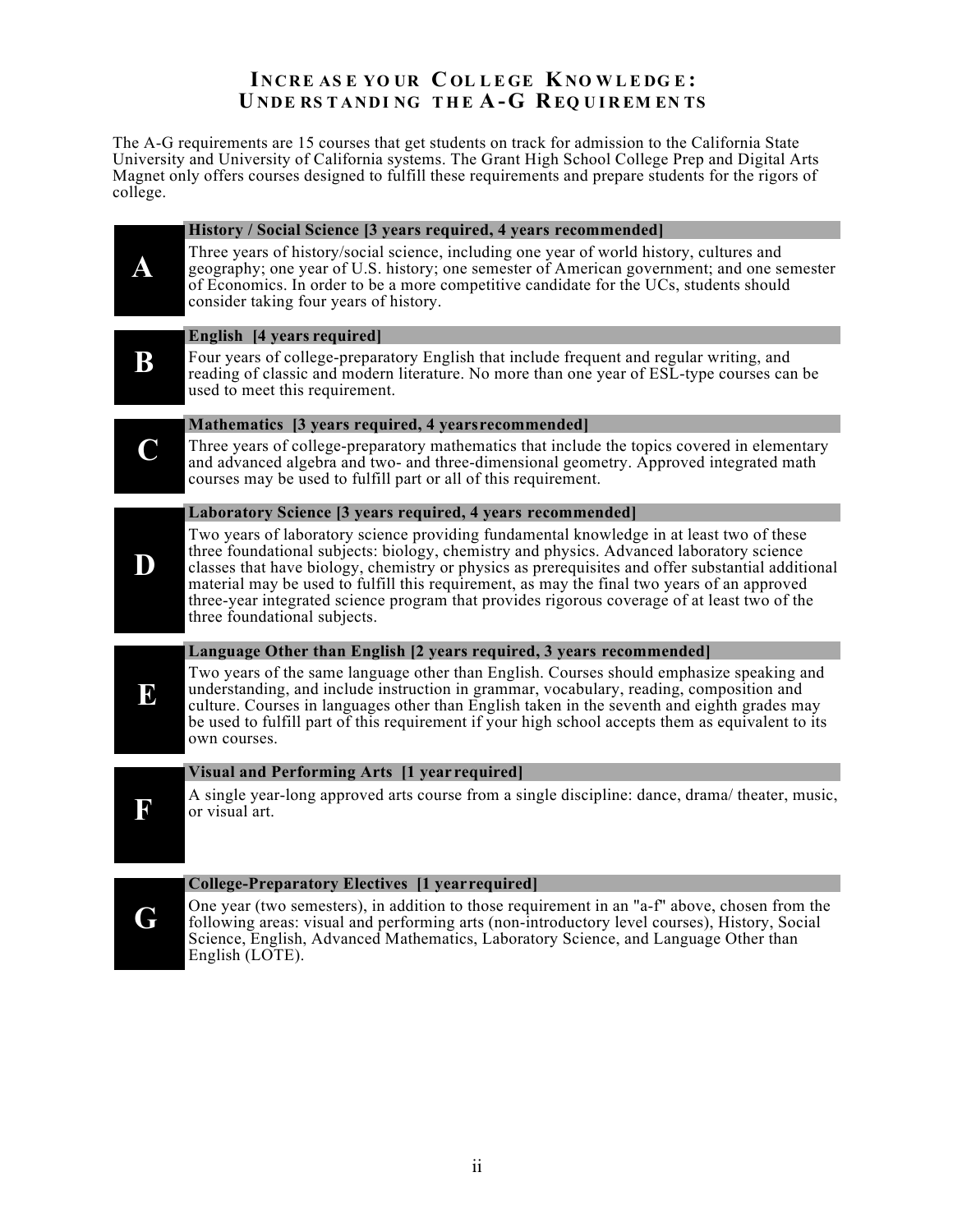#### **HISTORY / SOCIAL SCIENCE**

#### **AP Human Geography AB**  $(9<sup>th</sup> \text{ grade} - \text{limited enrollment})$

*Instructor: Mr. Corral*

*Meets Social Studies graduation and UC "A" requirement*

The course focuses on the distribution, processes, and effects of human populations on the planet. It will emphasize the use of spatial concepts and landscape analysis to examine human organization of space. In other words, we will look at the "why of where." Units of study are based on the seven topics listed in the AP Human Geography Course Description. The units are: the nature and perspectives on geography, population, cultural patterns and processes, political organization of space, agricultural and rural land use, industrialization and economic development, and cities and urban land use.

#### **Honors World History AB** (10<sup>th</sup> grade)

#### *Instructor: Mr. McDermott*

#### *Meets Social Studies graduation and UC "A" requirement*

This full year course is designed to challenge students' analytical thinking and writing skills. The purpose of World History is to develop a greater understanding of how geography along with cultural elements such as the political, economic, religious, social, artistic, and intellectual have shaped the evolution of humanity. This course covers world history primarily in the modern period, approximately 1750-2005 CE. There is some review of the foundations of western society found within the Greco-Roman culture along with some medieval review of western cultural evolution. It is imperative that students understand that he/she will need to be responsible for all reading and writing assignments throughout the year. Assignments for each unit include primary source reviews, document-based analysis, free response questions, understanding historical context with bias, and comparative analysis. In addition students will complete a world history portfolio and will examine current events and how they relate to historical trends.

#### AP World History AB (10<sup>th</sup> grade)

*Instructor: Mr. McDermott*

#### *Meets Social Studies graduation and UC "A" requirement*

The purpose of this course is to develop greater understanding of the evolution of global processes and contacts, in interaction with different types of human societies. This understanding is advanced through a combination of selective factual knowledge and appropriate analytical skills. The course highlights the nature of changes in international frameworks and their causes and consequences, as well as comparisons among major societies. It emphasizes relevant factual knowledge used in conjunction with leading interpretive issues and types of historical evidence. The course builds on an understanding of cultural, institutional, and technological precedents that, along with geography, set the human stage. Periodization, explicitly discussed, forms an organizing principle for dealing with change and continuity throughout the course. The course will have as its chronological frame the period from approximately 8000 B.C.E. to 600 C.E. serving as the foundation for the balance of the course, which continues to the present.

#### **Honors U.S. History AB** (11<sup>th</sup> grade)

*Instructor: Mr. McConville*

#### *Meets Social Studies graduation and UC "A" requirement*

Students study the major turning points in American history in the twentieth century. Following a review of the nation's beginnings and the impact of the Enlightenment on U.S. democratic ideals, students build upon knowledge of global industrialization to understand the emergence and impact of new technology and a corporate economy, including the social and cultural effects. They trace the change in the ethnic composition of American society, the movement toward equal rights for racial minorities and women, and the role of the U.S.A. as a major world power. An emphasis is placed on the expanding role of the federal government and federal courts as well as the continuing tension between the individual and the state. Students consider the major social problems of our time and trace their causes in historical events. They learn that the U.S.A. has served as a model for other nations and that the rights and freedoms we enjoy are not accidents, but the results of a defined set of political principles that are not always basic to citizens of other countries. Students understand that our rights under the U.S. Constitution are a precious inheritance that depends on an educated citizenry for their preservation and protection.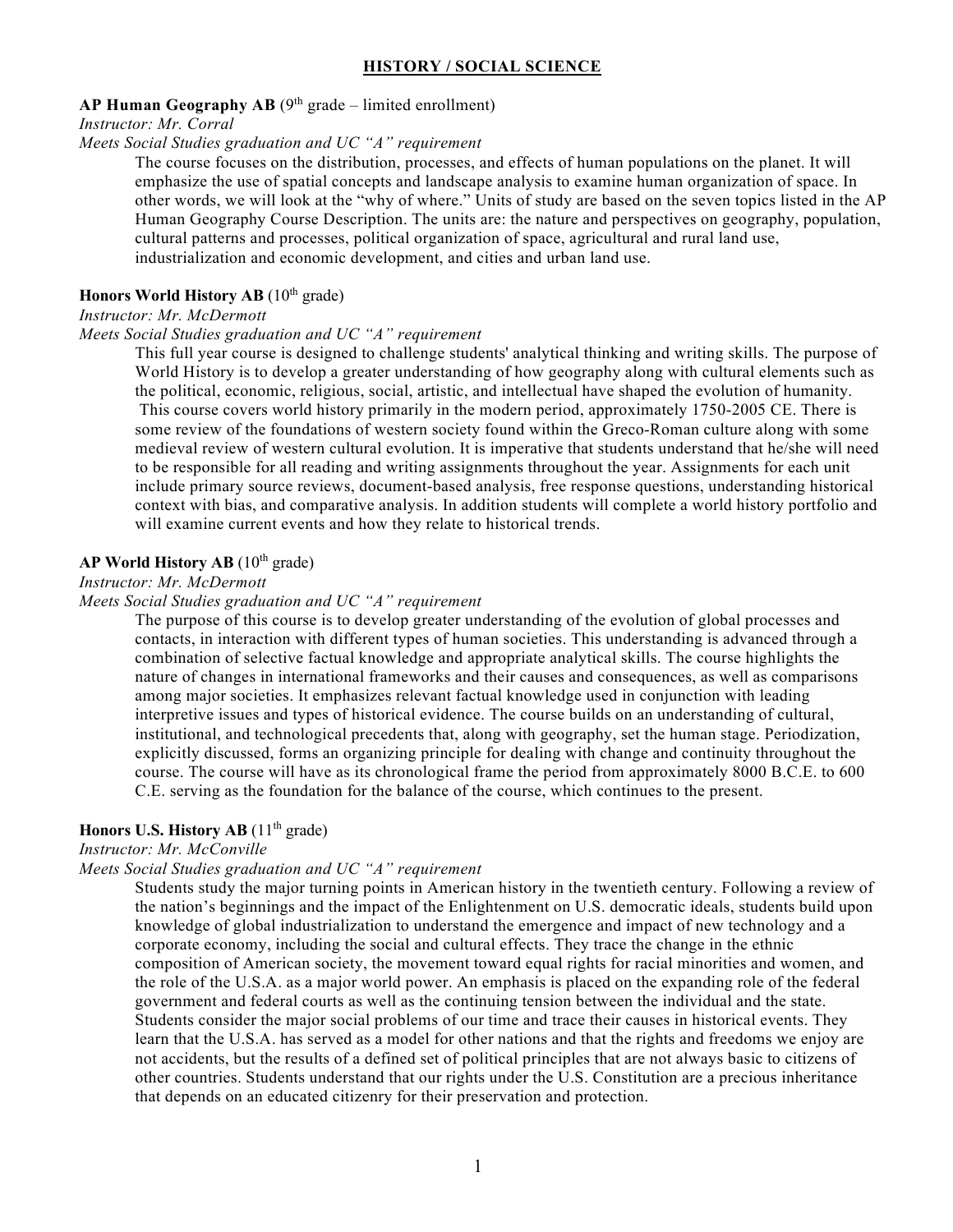#### **AP U.S. History AB**  $(11<sup>th</sup> \text{ grade})$

*Instructor: Mr. Cecil*

#### *Meets Social Studies graduation and UC "A" requirement*

The major purpose of this course is to provide an intensive study of the political, economic, social, intellectual, diplomatic, and cultural development of the United States. The course emphasizes a variety of themes and approaches to United States history and encourages an awareness of the nature of history in its broadest definition and a sense of the alternatives to any given explanation. The course develops the ability to read advanced-level historical work analytically and evaluate historical evidence and interpretations, arriving at conclusions. Students develop college-level social science skills through essay examinations, note taking from both printed materials and lectures, and the preparation of research papers. The course provides for extensive use of historical materials, both primary and secondary. If a student passes the AP Exam, this course may be accepted by colleges for course credit.

#### Honors Principles of American Democracy (12<sup>th</sup> grade - 1 semester required for graduation)

#### *Instructor: Mr. Cecil*

#### *Meets Social Studies graduation and UC "A" requirement*

This course is designed to give students an analytical and philosophical perspective on government and politics in the U.S.A. Students study both general concepts used to interpret U.S. politics and examine specific examples. The course requires students to learn facts and concepts and understand typical political processes. The course requires students to master historical and analytical skills, including chronological and spatial thinking, historical research and interpretation. Students evaluate viewpoints presented through major print and electronic media, understand statistical data and analyze trends related to significant political events. The curriculum emphasizes analysis and interpretation of data and relationships in U.S. government and politics.

#### Honors Economics (12<sup>th</sup> grade - 1 semester required for graduation)

#### *Instructor: Mr. Cecil*

#### *Meets Social Studies graduation and UC "A" requirement*

The study of economics is a study of choices, a matter of decision making. Many important issues of our country and the world have economic roots. To understand the complex nature of these problems, this course offers an explanation of economics through a balanced treatment of theory, problems and policy, with additional special focus areas.

#### **AP Psychology AB**  $(11<sup>th</sup>$  or  $12<sup>th</sup>$  grade)

*Instructor: Mr. McConville* 

#### *Meets graduation and UC "G" requirement*

The major purpose of this course is to introduce students to the systematic and scientific study of the behavior and mental processes of human beings and other animals. Students are exposed to the psychological facts, principles, and phenomena associated with each of the major subfields within psychology. Students also learn about the methods psychologists use in their science and practice. If a student passes the AP Placement Exam, this course may be accepted by colleges for course credit.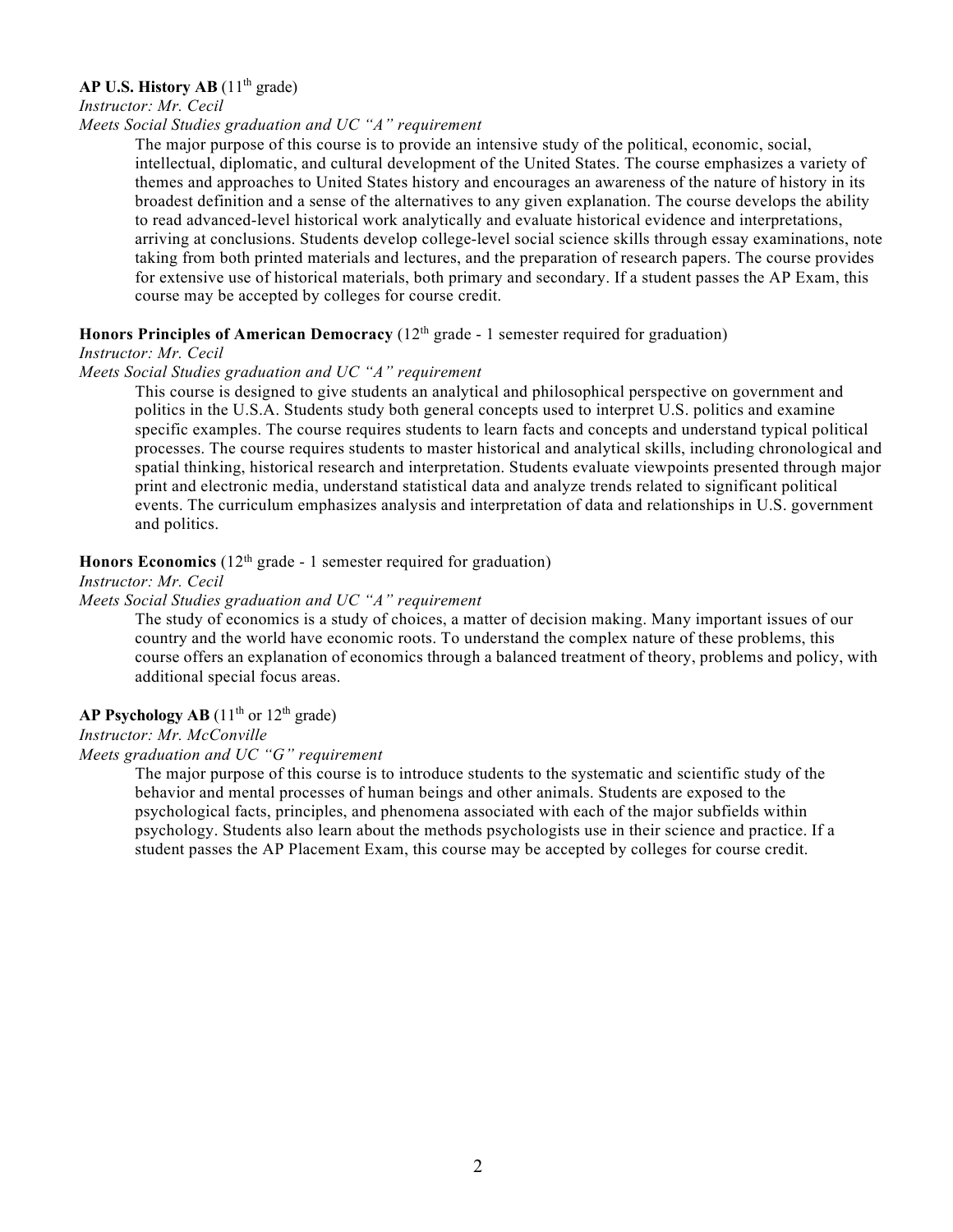#### **Honors English 9 AB**

#### *Instructor: TBD*

*Meets English graduation and UC "B" requirement*

The goal of Honors English 9 is to get students reading, writing, and thinking critically and analytically about literature. Features of this class include an emphasis on research-based compositions and presentations, incorporating technology into the language arts, analytically critiquing a variety of media, and a focus on the language arts as applied to work and careers. To this end, students will be involved in activities such as discussions, critical essay writing, individual and group projects, and presentations.

#### **Honors English 10 AB**

*Instructor: Mr. McConville* and *Mr. Guest*

*Meets English graduation and UC "B" requirement*

Our curriculum this year is based on understanding world cultures and discovering

our unique place within the context of a global community. As the world grows smaller due to globalization, we must recognize that we are no longer just citizens of our own separate countries but citizens of the world, and we must become more knowledgeable about it and responsible to it. To this end, we must come to understand the ways in which different cultures view and explain our human pursuits. Using both emic and etic perspectives, we will look at how cultures relate to one another, how they differ, and how those in power as a result of membership in a dominant culture can oppress and subjugate those who are members of a minority culture. Ultimately, students will leave this class with a sense of empathy and appreciation for the unique experiences of others.

#### Honors American Literature and Composition / Honors Contemporary Composition (11<sup>th</sup> grade)

#### *Instructor: Mrs. Caruso*

#### *Meets English graduation and UC "B" requirement*

Welcome to your Junior year! Honors American Literature and Composition is a year-long, interdisciplinary exploration of culture and language by asking you to read, listen, and consider multiple perspectives regarding what your 11th grade Magnet teachers are calling "The Story of America." Our ultimate goal this year is to awaken an awareness of the complex cultural, historical, social, and political events that have guided the history of the United States and those who have told its story, from the early origins of our democracy to the current political movements spurred by social media. We hope to show you the United States in a broader, global context,

examining the ways in which our country has been altered, and how it has transformed other countries through the transcontinental flow of peoples, ideologies, and institutional power across its borders. This year in Honors American Literature specifically we will focus our attention on the importance of language and rhetoric, United

States culture and its relationship to the world beyond its borders, and the complexity of storytelling in all of its various forms. The overarching idea of this course is to examine the simple and complex narratives in our culture that work in concert and in opposition of one another. Diving into these narratives deeply and synthesizing them helps us understand our collective origin story and to mark the changes in this story over time. The more narratives you examine, the more you understand the complexity of our nation. Our journey will allow us to delve into works of non-fiction and fiction alike, and regard each with a critical eye and an open mind. The workload

in this course is considerable, but hopefully through our study we will learn where we came from, where we are now, and where our country – and culture – is heading.

#### AP English Language and Composition AB (11<sup>th</sup> grade)

#### *Instructors: Mrs. Caruso*

#### *Meets English graduation and UC "B" requirement*

Welcome to AP English Language! This year-long advanced, interdisciplinary course revolves around an in-depth exploration of American culture and language regarding what your 11<sup>th</sup> grade Magnet teachers are calling "The Story of America." Our ultimate goal this year is to awaken an awareness of the complex cultural, historical, social, and political events that have guided the history of the United States and those who have told its story, from the early origins of our democracy to the current political movements spurred by social media. We hope to show you the United States in a broader, global context, examining the ways in which our country has been altered, and how it has transformed other countries through the transcontinental flow of peoples, ideologies, and institutional power across its borders. Our journey is divided into thematic units, and each unit is designed to make you skilled readers of prose written in a variety of periods, disciplines, and rhetorical contexts, and adept writers who compose for a variety of purposes. A majority of the course is devoted to the study of argument and persuasion. Our goal throughout the year will be to understand how messages are conveyed and how arguments are structured. Because most media is at some level rhetorical, it is important to recognize how our view of the world is being shaped by what we read, view, or hear. It is also important that as writers we understand how best to communicate our own point of view in a way that others will find reasonable, even if they do not agree. This course will take us through nonfiction and fictional works alike, but rest assured that no matter what the text, you will be challenged to examine language in a new and exciting way!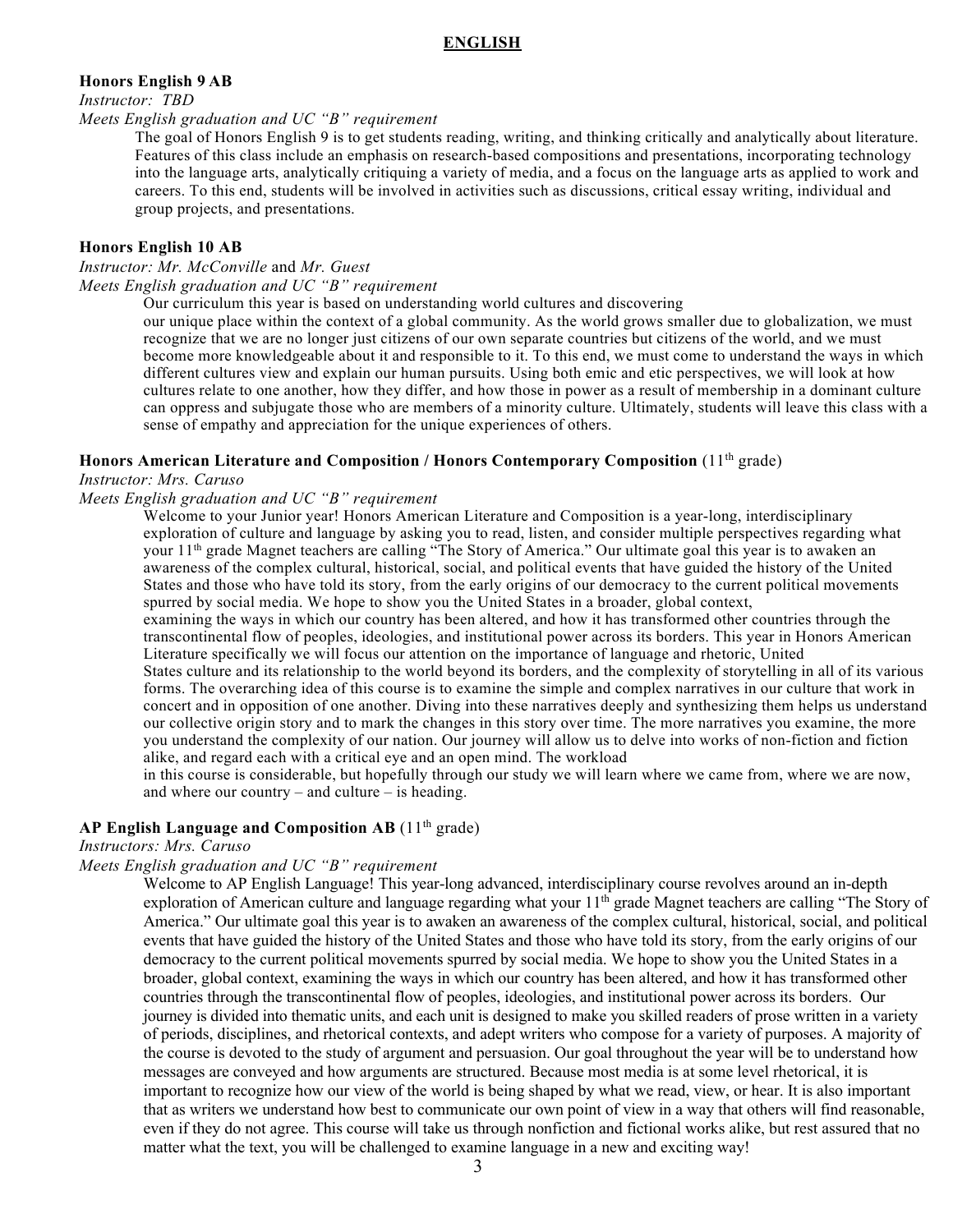#### **Honors Advanced Composition / Honors World Literature (12<sup>th</sup> grade)**

#### *Instructor: Ms. Pariser*

#### *Meets English graduation and UC "B" requirement*

The content of these course meets the requirements of college-level writing and literature courses. Students refine their ability to write in a variety of rhetorical modes: narration, description, division and classification, comparison and contrast, process, cause and effect, definition and argument and persuasion. Two formal and lengthy research papers will be assigned. The course presents a variety of methods of pre-writing, organizing, developing, drafting, revising, and editing academic papers. Opportunities are provided for students to read and discuss essays (both professional and those written by their peers), to explore writing and critical thinking strategies, and to practice the skills they have learned. Attention will be given to textual analysis and strategies necessary for comprehending difficult texts. A review of grammar fundamentals is emphasized. Reading assignments will provide models for grammar and syntax studies. Individual conferences with the instructor and comments on papers and drafts are all designed to help students acquire greater control over their writing, develop a more fluid writing style, and master the art of academic writing.

#### **AP English Literature and Composition AB** (12th grade)

#### *Instructors: Ms. Pariser*

#### *Meets English graduation and UC "B" requirement*

This year-long advanced course is designed to introduce and engage you in examining literature from a variety of genres, time periods, and countries. Each semester is divided into thematic units, offering a selection of prose fiction, drama, poetry, and non-fiction. In this course, we will not only examine a piece of literature for its content, but we will delve deeper into the larger issues presented within the work through a close interpretation of historical context, and social implications. This course is unlike any other you have taken thus far, and although it is a lot of work, what you learn will be integral in your successful transition into college-level literary analysis and writing.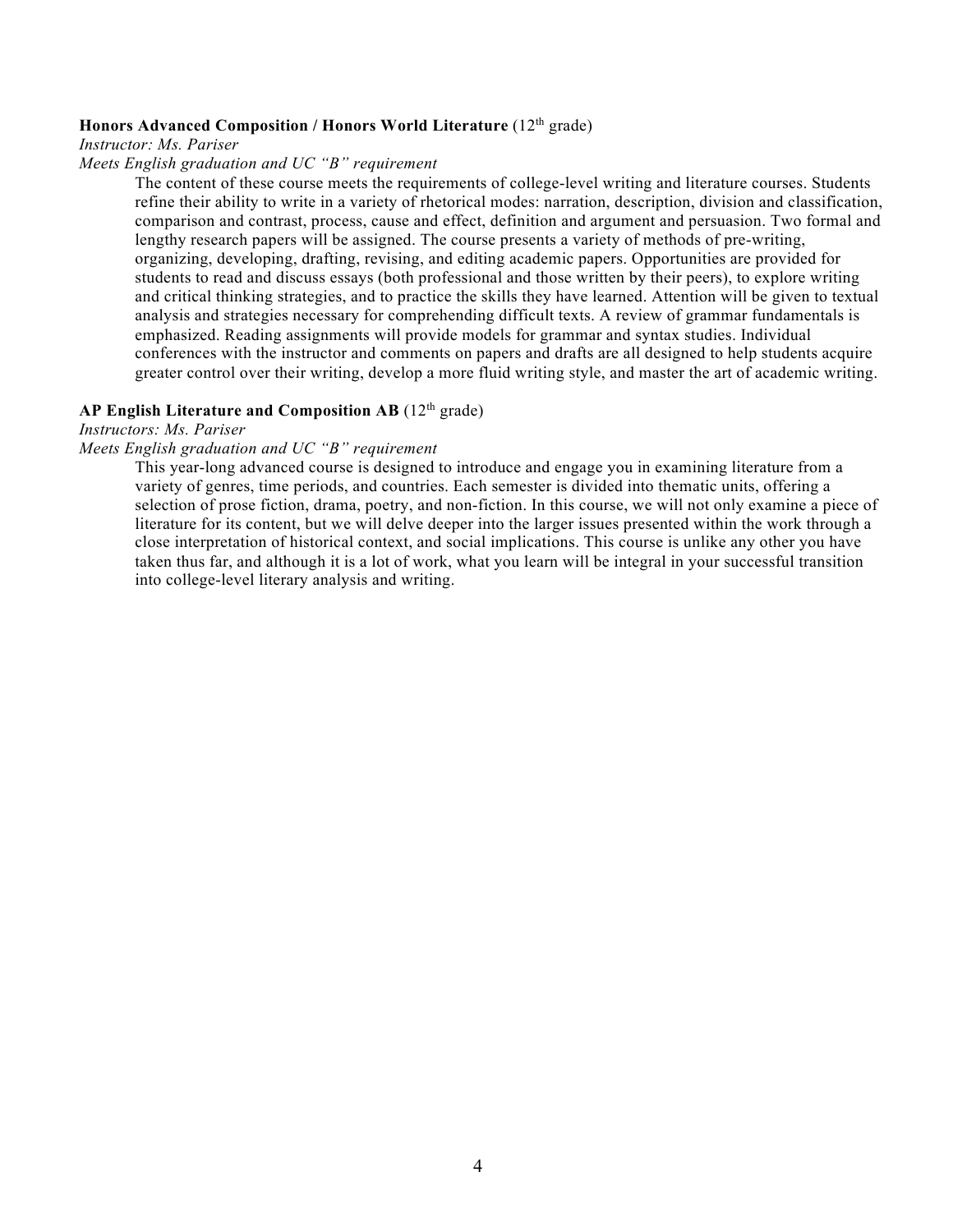#### **Honors Algebra I AB / Algebra I AB (9th grade)**

*Instructors: Ms. Excel*

#### *Meets Math graduation and UC "C" requirement*

This course will emphasize problem solving, critical thinking and communicating mathematical ideas. The course curriculum is dictated by the California Standards for Mathematics and the LAUSD Mathematics Program Instructional Guide. The instructional guide from LAUSD assumes the student has taken a prealgebra type course and is thus familiar with the concept of a variable, and simple operations on variables. The course begins with number properties then rapidly moves to linear functions and their graphs, and linear inequalities. Exponents and the exponential functions, quadratic functions and the related polynomial skills of factoring and square roots, rational expression and equations are addressed in the spring semester.

#### **Honors Geometry AB / Geometry AB**  $(9<sup>th</sup> \text{ or } 10<sup>th</sup> \text{ grade})$

#### *Instructor: Ms. Burawski*

#### *Meets Math graduation and UC "C" requirement*

The course curriculum is dictated by the California State Standards and the LAUSD Mathematics Program Instructional Guide. Students will learn to define, construct and manipulate geometric shapes and learn to construct formal logical arguments and proofs using geometric settings and problems. Within the structure of four units, students will understand polygons and angles, parallel lines cut by transversals, logical reasoning, triangle congruency and similarity, properties of quadrilaterals, area formulas, properties of right triangles and trigonometry, properties of circles, volume and surface area, transformations, and the relationships in coordinate geometry.

#### **Honors Algebra 2 AB / Algebra 2 AB (9<sup>th</sup>, 10<sup>th</sup> or 11<sup>th</sup> grade)**

#### *Instructor: Mrs. Bloom*

#### *Meets Math graduation and UC "C" requirement*

This course is designed to complement and expand the mathematical content and concepts of Algebra 1 and geometry. Students will gain experience with algebraic solutions of problems in various content areas, including the solution of systems of quadratic equations, logarithmic and exponential functions, the binomial theorem, and the complex number system. Instruction will be given in four units that include solving linear equations and inequalities and systems involving absolute value, graphing linear systems of equations and inequalities in 2 or 3 variables, operations with polynomials including factoring, rational expressions, graphing quadratic functions and parabolas, solving problems involving complex numbers, exponential and logarithmic functions and solving their equations, solving problems involving arithmetic and geometric sequences and series, solving problems using combinatorics (the science of counting), using the relationship between the graphs and the coefficients of equations of conic sections, and applying theorems of polynomials.

### **Honors Pre-calculus AB / Pre-calculus AB**  $(10^{th}, 11^{th} \text{ or } 12^{th} \text{ grade})$

*Instructors: Mrs. Bloom and Ms. Excel*

*Meets Math graduation and UC "C" requirement*

This course is the study of the behavior of mathematical structures. Students learn the properties of Algebraic Functions, Rational Functions, Trigonometric Functions, Logarithmic Functions, and Exponential Functions in much more detail and rigor. This is a very demanding course. The student needs to recall facts, formulas, and definitions from Algebra 1, Geometry, and Algebra 2, in addition to the knowledge and familiarity with the structure of the Real Number System. A graphing calculator is used in this class. The calculator is used as a tool to clarify and enhance learning.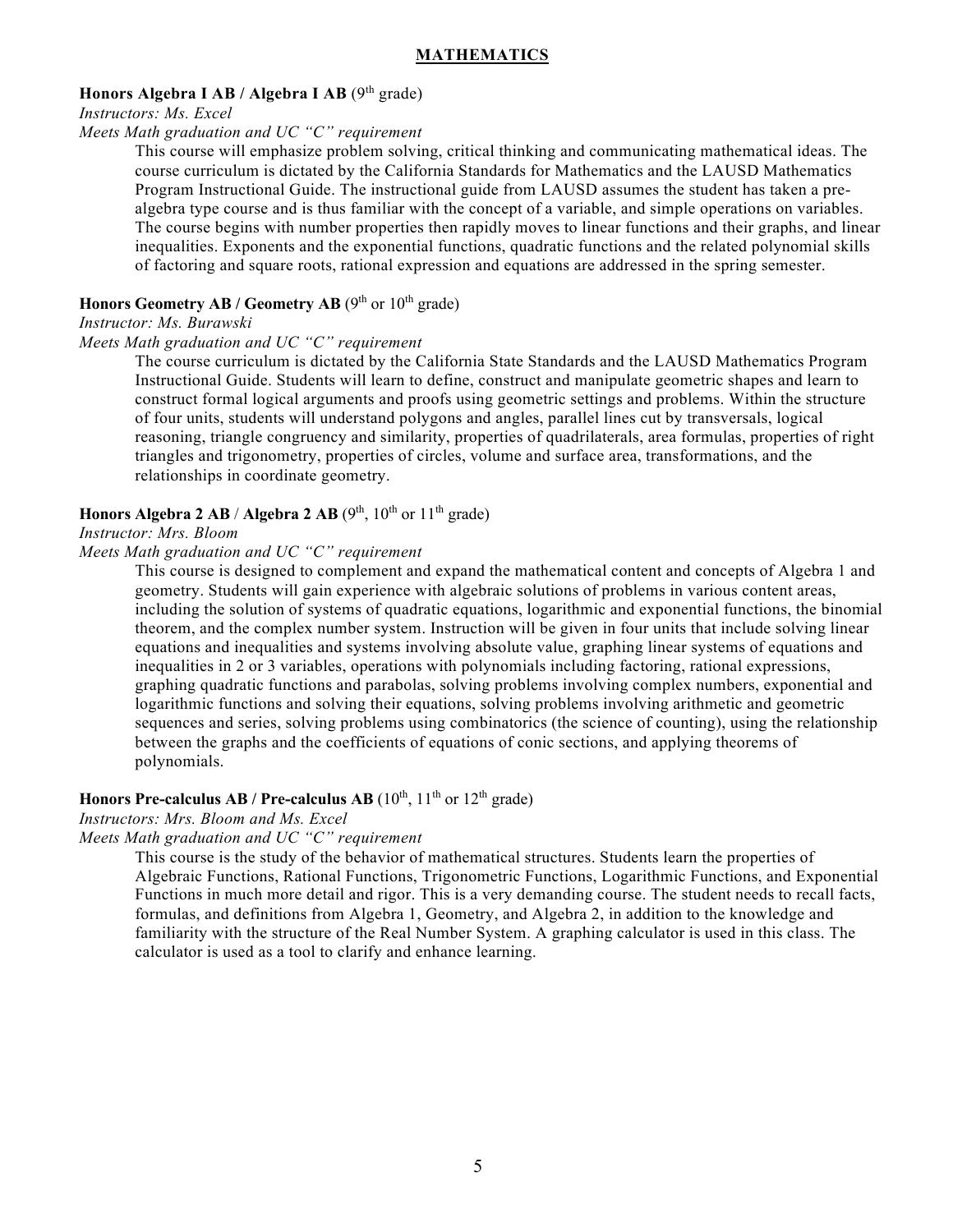#### **AP Calculus AB / AP Calculus BC**  $(11<sup>th</sup>$  or  $12<sup>th</sup>$  grade)

#### *Instructor: Mr. Campos*

#### *Meets Math graduation and UC "C" requirement*

Calculus AB and Calculus BC are primarily concerned with developing the students' understanding of the concepts of calculus and providing experience with its methods and applications . The courses emphasize a multirepresentational approach to calculus, with concepts, results, and problems being expressed graphically, numerically, analytically, and verbally. The connections among these representations also are important. Calculus BC is an extension of Calculus AB rather than an enhancement; common topics require a similar depth of understanding . Both courses are intended to be challenging and demanding.

#### **AP Statistics AB**  $(11<sup>th</sup>$  or  $12<sup>th</sup>$  grade)

#### *Instructor: Ms. Burawski*

#### *Meets Math graduation and UC "C" requirement*

This course introduces students to the major concepts and tools for collecting, analyzing, and drawing conclusions from data. Students are exposed to four broad conceptual themes: (1) Exploring Data, describing patterns and departures from patterns, (2) Sampling and Experimentation, planning and conducting a study, (3) Anticipating Patterns, exploring random phenomena using probability and simulation, and (4) Statistical Inference, estimating population parameters and testing hypotheses. Students must have completed Algebra 2 AB to enroll in this course.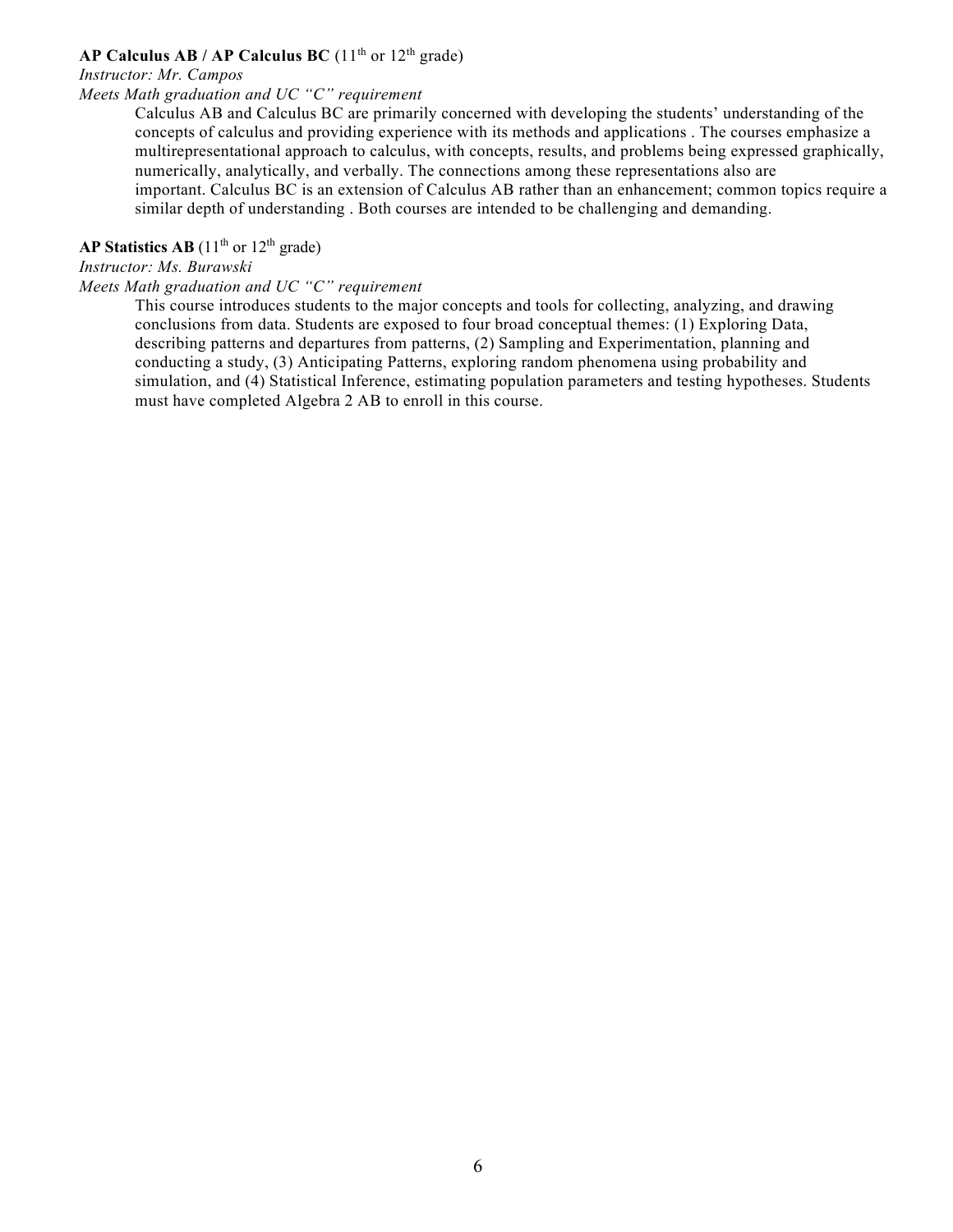#### **AP Environmental Science AB**  $(12<sup>th</sup> \text{ grade} - \text{limited enrollment})$

*Instructor: Dr. Bryant*

#### *Meets Science graduation and UC "D" requirement*

This course is designed to be the equivalent of a one-semester, introductory college course in environmental science. The goal of this course is to provide students with the scientific principles, concepts, and methodologies required to understand the interrelationships of the natural world, to identify and analyze environmental problems both natural and human-made, to evaluate the relative risks associated with these problems, and to examine alternative solutions for resolving or preventing them. The following themes are emphasized: science is a process, energy conversions underlie all ecological processes, the Earth itself is one interconnected system, humans alter natural systems, environmental problems have a cultural and social context, human survival depends on developing practices that will achieve sustainable systems.

#### **Honors Biology AB** (9<sup>th</sup> grade)

#### *Instructor: Dr. Bryant*

#### *Meets Science graduation and UC "D" requirement*

The major emphasis of this course is to develop an understanding of biological concepts and the capability to apply them in proper context. The course begins with a unit on macromolecules and the scientific method. The remainder of the course concentrates on cells, cell functions, biotechnology, microorganisms, genetics, evolution, ecology, and physiology. Written work will be of four (4) general types: Note-taking, homework, laboratory work, quizzes and tests. Honors Biology will also include biotechnology debate, essays, research papers, and a study of genetic diseases.

#### **AP Biology AB**  $(9<sup>th</sup> \text{ grade})$

*Instructor: Mrs. Bryant*

*Meets Science graduation and UC "D" requirement*

This course is designed to be the equivalent of a two-semester college introductory biology course. It therefore differs significantly from the usual first high school course in biology with respect to the kind of textbook used, the range and depth of topics covered, the type of laboratory work done by students, and the time and effort required of students. It aims to provide students with the conceptual framework, factual knowledge, and analytical skills necessary to deal critically with the rapidly changing science of biology. The three general areas covered are molecules and cells, heredity and evolution, and organisms and populations.

#### **Honors Chemistry AB** (10<sup>th</sup> grade)

#### *Instructor: TBD*

#### *Meets Science graduation and UC "D" requirement*

This course covers all of the topics in Chemistry AB in more depth and with a more mathematical treatment where appropriate. If time permits, additional topics such as oxidation reduction reactions, colligative properties of solutions, free energy or buffers may be included. Investigation and experimentation are emphasized; laboratory work is an integral part of this course. Students should have good algebra skills.

#### **AP Chemistry AB**  $(11<sup>th</sup>$  or  $12<sup>th</sup>$  grade – Prerequisite: Honors Chemistry)

#### *Instructor: Mr. Dickerman*

#### *Meets Science graduation and UC "D" requirement*

The AP Chemistry course is designed to be the equivalent of the general chemistry course usually taken during the first college year. This course differs qualitatively from the usual first high school course in chemistry with respect to the kind of textbook used, the topics covered, the emphasis on chemical calculations and the mathematical formulation of principles, and the kind of laboratory work done by students. Quantitative differences appear in the number of topics treated, the time spent on the course by students, and the nature and variety of experiments done in the laboratory. This class is designed to be taken only after the successful completion of a first course in high school chemistry.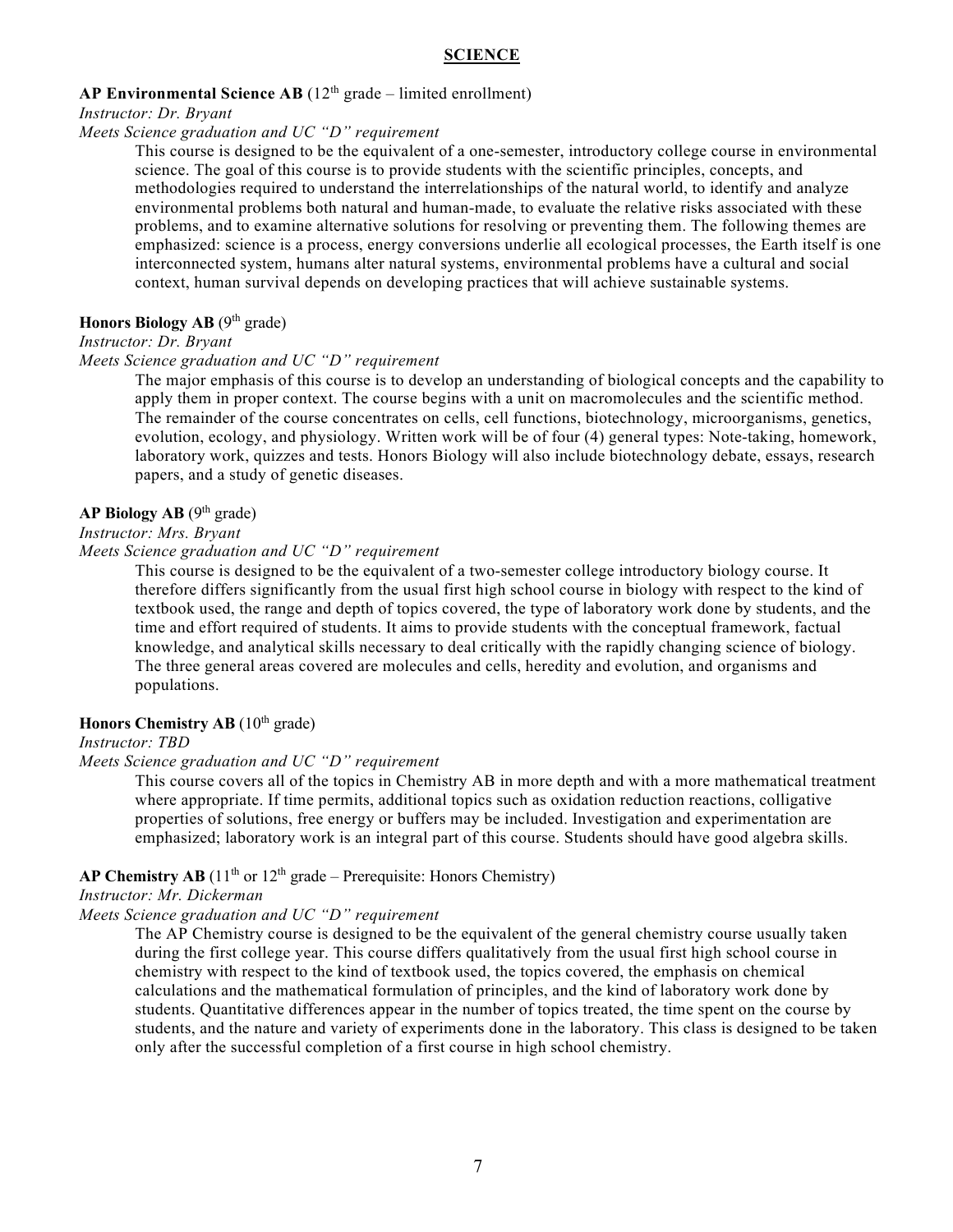#### **Honors Physics AB** (12<sup>th</sup> grade)

#### *Instructor: Mr. Dickerman*

#### *Meets Science graduation and UC "D" requirement*

The curriculum for this course is based on the California Standards for Physics. The first semester covers mechanics: kinematics (description of motion), Newton's Laws and the causes of motion (dynamics), the conservation of momentum and energy. Included in mechanics are one and two-dimensional motion, circular motion and gravitation. The second semester covers heat and thermodynamics, waves (mechanical and electromagnetic), electrical and magnetic phenomena. The postulates of Einstein's Theory of Special Relativity will be considered after state testing is concluded. Investigation and experimentation are emphasized; laboratory work is an integral part of this course. Students should have good algebra skills.

#### AP Physics B AB  $(12<sup>th</sup> \text{ grade})$

#### *Instructor: Mr. Lee*

#### *Meets Science graduation and UC "D" requirement*

The AP Physics B course includes topics in both classical and modern physics. Knowledge of algebra and basic trigonometry is required for the course; the basic ideas of calculus may be introduced in connection with physical concepts, such as acceleration and work. Instruction is given in each of the following five content areas: Newtonian mechanics, fluid mechanics and thermal physics, electricity and magnetism, waves and optics, and atomic and nuclear physics. A hands-on laboratory component is offered with a minimum of 12 student-conducted laboratory investigations representing a variety of topics covered in the course.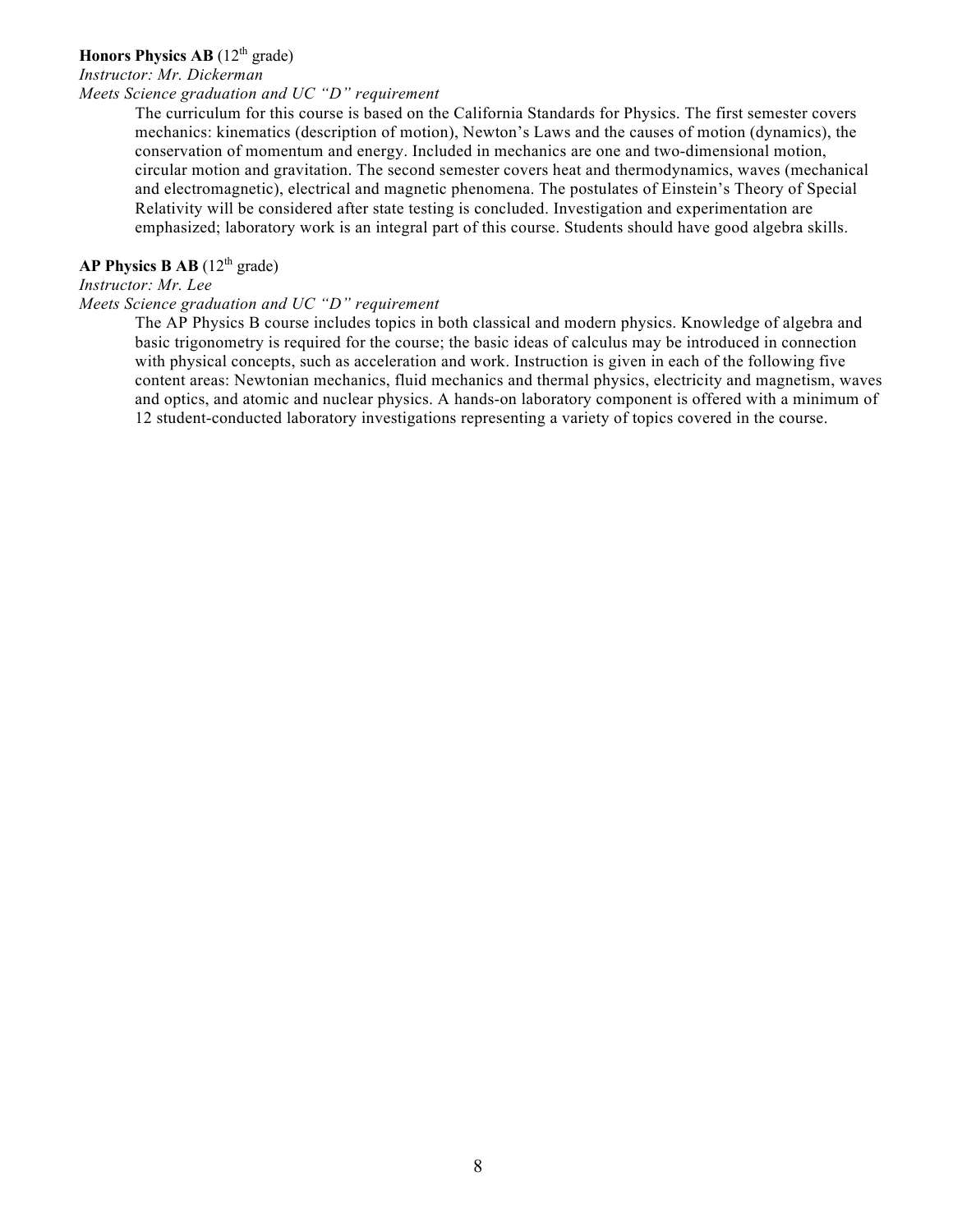#### **LANGUAGE OTHER THAN ENGLISH (LOTE)**

#### **Spanish 1 AB**  $(9<sup>th</sup> \text{ grade})$

#### *Instructor: Mrs. Valles*

#### *Meets LOTE graduation and UC "E" requirement*

This is a beginning class where students learn the basics of the Spanish language. Through the use of audio and video modalities, along with the textbook and workbook, students learn the basic foundations of Spanish. Students learn about foods, customs and the Latin American world. Simple grammar, such as verb conjugation and noun-adjective agreement are presented. Instruction is through theme-based lessons.

#### **Spanish 2 AB**  $(10<sup>th</sup> \text{ grade})$

#### *Instructor: Mrs. Valles*

#### *Meets LOTE graduation and UC "E" requirement*

In this course, students learn more every-day, functional vocabulary that will help them speak the Spanish language. Advanced grammatical structures are covered, including irregular verbs, commands, and direct objects. Readings in Spanish are incorporated in the instruction to further expand cultural knowledge and language acquisition.

#### **Spanish 3 AB**  $(11<sup>th</sup> \text{ grade})$

#### *Instructor: Mrs. Valles*

#### *Meets LOTE graduation and UC "E" requirement*

Methodical presentation of structure of the language through hearing, speaking, reading, writing of Spanish. By the end of the course, students should be able to converse in Spanish on a diversity of topics related to their daily life, write short compositions using the vocabulary and the main grammatical structures study throughout the semester, and understand authentic reading materials in the target language. They should also be able to discuss elements of the culture of the Spanish speaking countries, and compare these elements to their knowledge of the American culture.

#### **AP Spanish Language and Culture AB**  $(11<sup>th</sup>$  or  $12<sup>th</sup>$  grade)

#### *Instructor: Mrs. Valles*

#### *Meets LOTE graduation and UC "E" requirement*

This course develops Spanish language proficiency and students' ability to understand the products, practices and perspectives of the cultures where Spanish is spoken. Students use authentic materials and sources in Spanish to demonstrate language proficiencies in multiple modes of communication, including Interpersonal Communication (two-way written interactions and conversations), Interpretive Communication, (interpretation of written, audio, and audiovisual materials), and Presentational Communication (oral and written presentations of information, opinions, and ideas).

#### **French I AB**  $(9<sup>th</sup> \text{ grade})$

*Instructor: Ms. Mendevil*

#### *Meets LOTE graduation and UC "E" requirement*

French 1 is an introduction to the French language and culture. Pronunciation, vocabulary, grammar, listening and speaking are skills to be developed this year. No previous background in French is necessary. The course will adhere to the California World Language Standards as well as the American Council of Teachers of Foreign Language guidelines for first-year language learners.

#### **French 2 AB**  $(10^{th} \text{ grade})$

#### *Instructor: Ms. Mendevil*

#### *Meets LOTE graduation and UC "E" requirement*

French 2 expands student understanding of the French language and culture. Students will learn the past tense, the use of direct and indirect objects, reflexive verbs, and the imperfect tense. They will also read authentic texts, poetry, and news articles. The course will adhere to the California World Language Standards as well as the American Council of Teachers of Foreign Language guidelines for secondary language learners.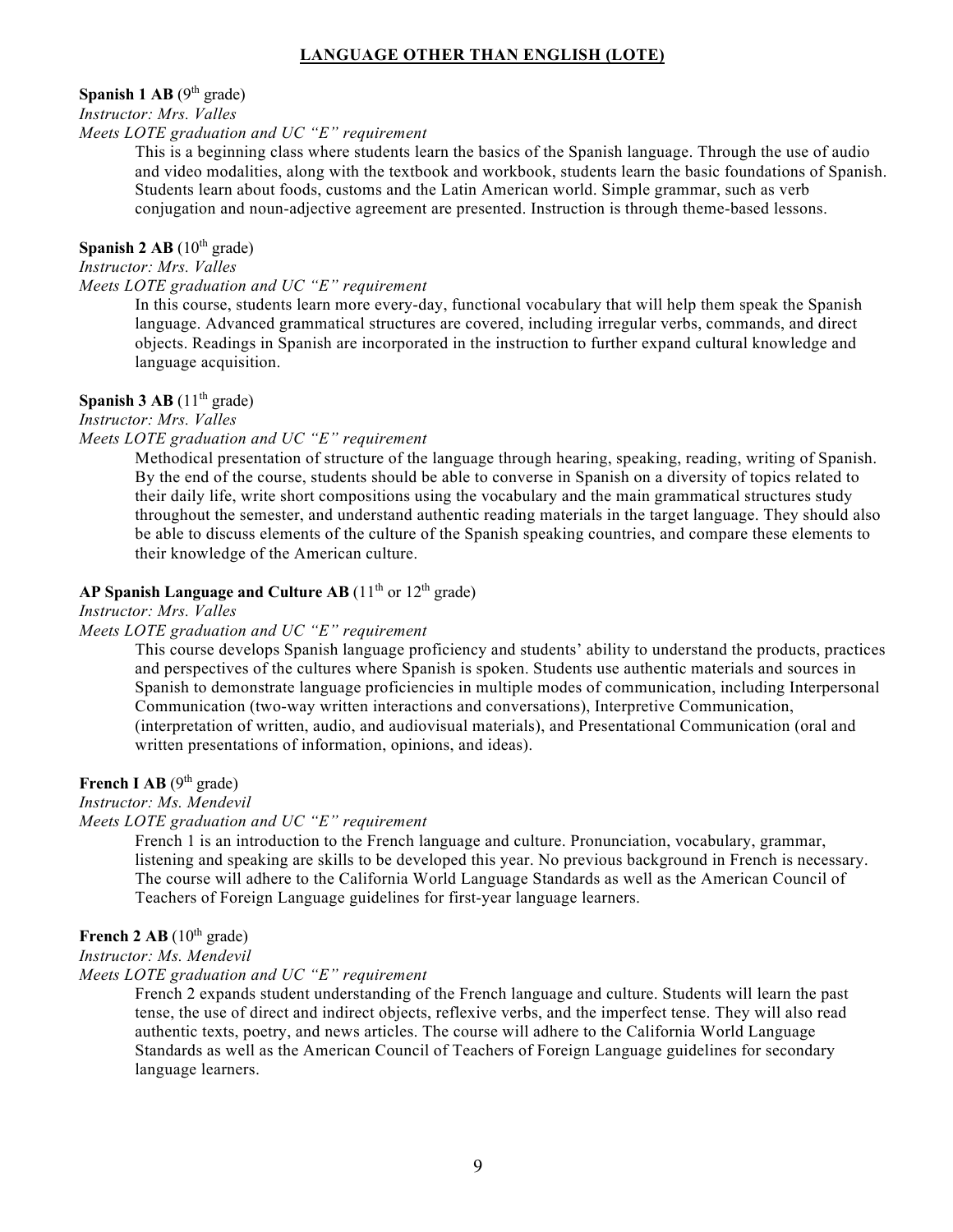#### **MAGNET ELECTIVES**

**Freshman Foundations** ( $9<sup>th</sup>$  grade required – 1 semester course, alternates with Health 11)

*Instructor: Ms. Pariser*

#### *Meets graduation and UC "G" requirement*

This one semester course is required for all incoming 9th grade students, and revolves around four essential questions: How do we define success? What makes someone successful? Why do some people succeed while others fail? How can I create maximum success for myself? The major emphasis of this course is to have students learn and internalize values, attitudes and behaviors that are essential in life and success in academic environments as well as the workplace. The course will help students to understand graduation requirements and options for higher learning, as well as teach study skills and organizational techniques.

#### **AP Capstone – Seminar** (11th grade)

#### *Instructor: Mr. Cecil*

#### *Meets graduation and UC "G" requirement*

This course will equip you with the skills to analyze and evaluate information with accuracy and precision in order to craft and communicate evidence-based arguments. You will have the opportunity to explore realworld issues from multiple perspectives and consider varied points of view to develop deep understanding of complex issues and topics in order to make connections between these issues and your everyday life. Gain a rich appreciation and understanding of issues by reading articles, listening to speeches or broadcasts, and experiencing artistic and literary works. The primary goals of the AP Seminar course are to help you understand how to study an issue from multiple perspectives, evaluate source information, and then develop and communicate effectively a logical, evidence-based point of view. You will practice and apply these skills through the exploration of the complex topics and by examining a variety of and often divergent or competing perspectives.

#### **AP Capstone – Research** (12th grade)

*Instructor: Mr. Cecil*

#### *Meets graduation and UC "G" requirement*

AP Research is designed to allow you to dive into an academic topic, problem, or issue of individual interest. You will further develop the skills you acquired in the AP Seminar course by understanding research methods; employing ethical research practices; and accessing, analyzing, and synthesizing information as they address a research question. The course culminates in an academic paper of 4,000-5,000 words and a presentation with an oral defense during which you will answer questions about your academic paper.

#### **Video Production 1 AB**

#### *Instructor: Mr. Guest*

#### *Meets Visual and Performing Arts graduation and UC "F" requirement*

This is a one-year course. We concentrate on the craft and art of making films. The first project, a stillframe photo album, is designed to make the student feel comfortable with the camera, tripod, dolly, and other equipment we have. Grading is determined by how well students meet deadlines, how well they cooperate with one another, and **completing the project**. Completion is a requirement to get a grade of "A" or "B." Before starting we review shots, angles, transitions, movements and the other units we covered in the beginning class. After the review there will be a written test. Next is a writing unit. Theme isstressed. Students have a choice of what type of project they want to do. They will write a short script, do a storyboard, or write up a shot list. The second project will be between 4 and 5 minutes long. An individual, group, or class project follows. There is a **25 hour requirement** per semester for after school and (or) weekend shooting. Any time spent after school, whether it is on your film or someone else's counts. 25 hours does not guarantee you an "A." This is the minimum for a "C." A student needs to play a major part in a complete film in order to get an "A." Only one film is required each semester. Some students do more.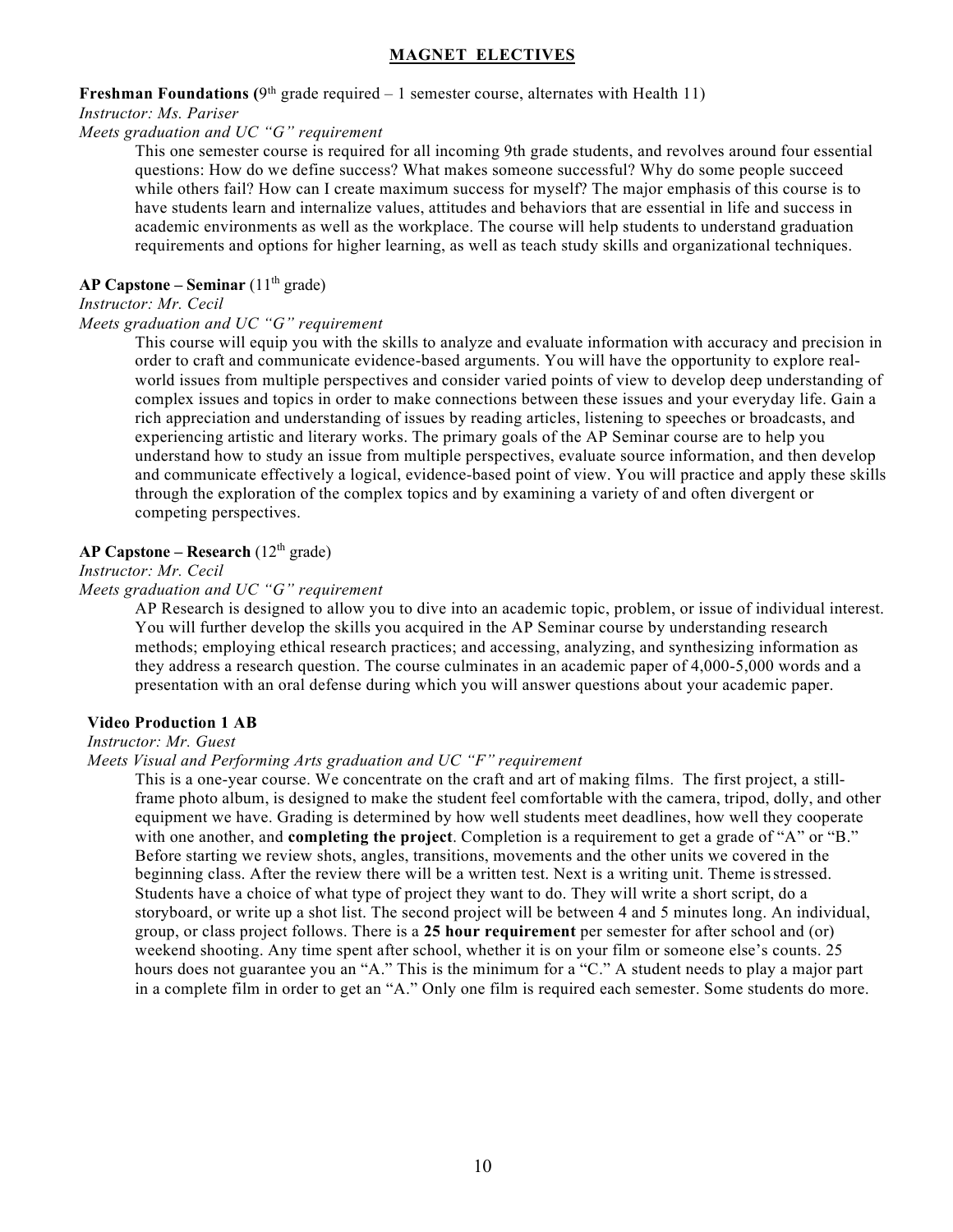#### **Video Production 2 AB / Video Production 3 AB**

*Instructor: Mr. Guest* 

#### *Meets Visual and Performing Arts graduation and UC "F" requirement*

These two classes make up our Advanced Film Production class. This is the culmination of a four-year course of study. Students who have worked hard and shown interest in this program are invited into this class. Usually these students have already completed two projects and in some cases have already won awards at various film festivals. One of the major productions for the advanced class is putting on *Film Night*. This is a two-hour show at the end of the year which shows student-produced films. Some are award winners, some are not, and others are still competing in festivals when *Film Night* is presented. It is the celebration of the many long hours students have put into their projects. The year begins with students "pitching" their ideas. Limitations must be set due to the age of students as well as our limitations with equipment and location work. All projects must therefore be approved by the teacher. Next is a period of pre-production. Scripts are written and modified. Shot lists and storyboards are completed, and a production schedule is set up. After principal photography, post-production begins and the footage is edited into the final film. **A minimum of 100 hours** of after-school and/or weekend work is required.

#### **Digital Imaging 1 AB**

*Instructor: Mr. Davis* 

#### *Meets Visual and Performing Arts graduation and UC "F" requirement*

The purpose of this course is to provide a balanced visual arts program, which guides students to achieve the standards in the visual arts. In Digital Imaging 1AB, students develop aesthetic criteria to create and assess graphic imagery using contemporary technologies. Importance is placed on developing knowledge of the elements of art and principles of design as they are used in visual communication. Students learn about the history of graphic design, making aesthetic decisions, use of contemporary technologies, drawing with traditional and contemporary media, color theory, layout and design, desktop publishing, and career opportunities.

#### **Digital Imaging 2 AB** ( $10^{th}$ ,  $11^{th}$ ,  $12^{th}$  grade - Prerequisite: Digital Imaging 1 AB)

#### *Instructor: Mr. Davis*

#### *Meets Visual and Performing Arts graduation and UC "F" requirement*

Digital Imaging 2 AB offers advanced experiences for the student in both the creative and technical aspects of using contemporary technologies. Historical and contemporary foundations of the visual arts and their relationship to science, the development of technologies and culture will be investigated using information technologies. Knowledge will be refined for applying the elements of art and principles of design for effective visual communication. This course offers the opportunity to develop a portfolio for application to postsecondary or vocational education programs or employment upon graduation.

#### **Photography 1 AB**

*Instructor: Mr. Davis*

*Meets Visual and Performing Arts graduation and UC "F" requirement*

The purpose of this course is to provide a balanced visual arts program, which guides students to achieve the standards in the visual arts. In Photography 1 AB, students learn how to communicate visual ideas using basic photographic techniques incorporating historical and contemporary traditions. Traditional photographic traditions may be extended with digital cameras and multimedia technologies, including the addition of text, and scanned images. Students learn about photography as an avocation, vocation, and its relationship to other careers.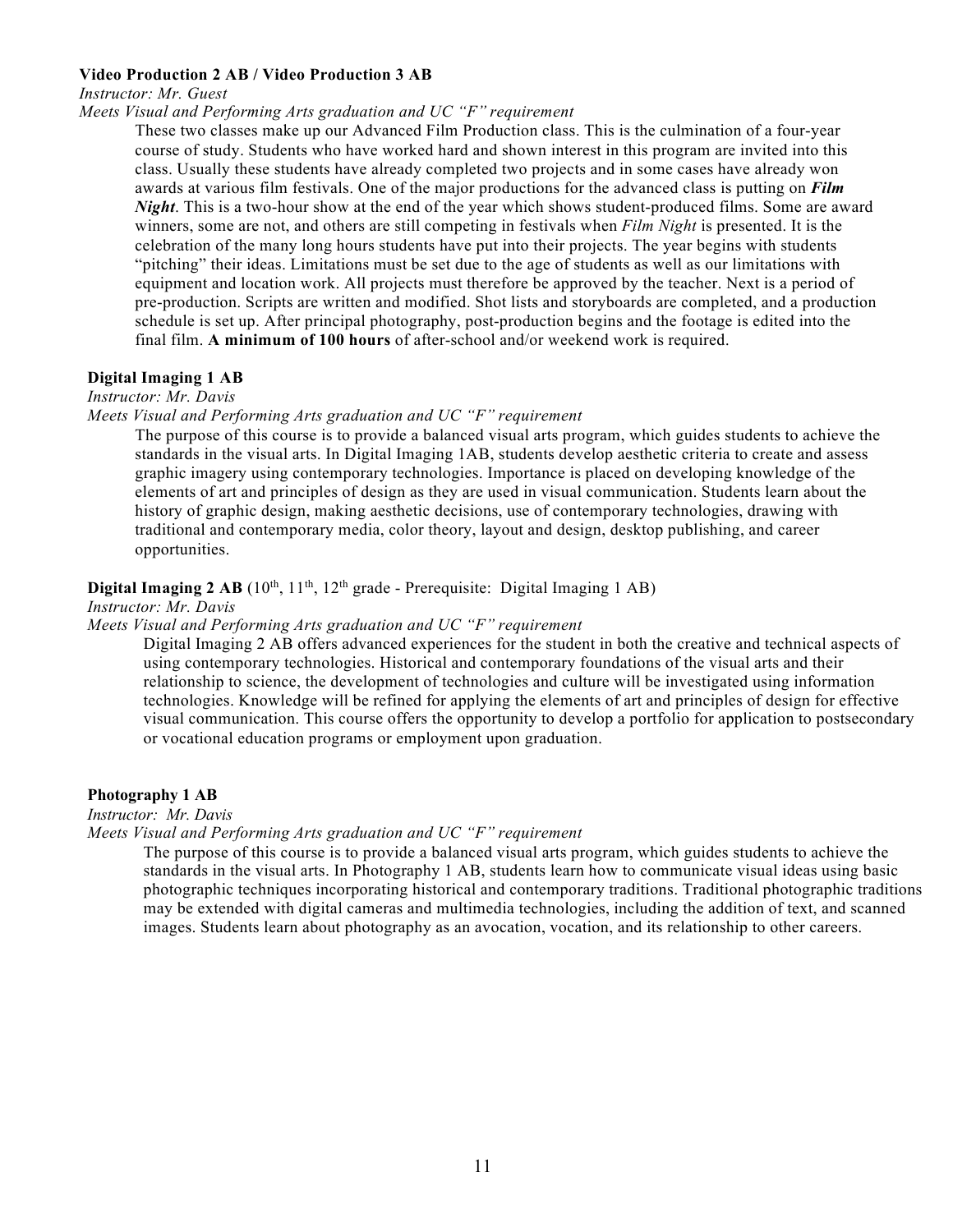## **Sample Schedules**

#### **Grade 9**

Honors English 9 Freshman Foundations / Health 11 Math (Algebra 1 or Geometry) Honors Biology Spanish / French (or Magnet Elective) AP Human Geography AP Human Geography PE / Sport PE / Sport PE / Sport PE / Sport PE / Sport PE / Sport PE / Sport PE / Sport PE / Sport PE / Sport PE / Sport PE / Sport PE / Sport PE / Sport PE / Sport PE / Sport PE / Sport PE / Sport PE / Sport PE / Sport PE

#### **Grade 10**

#### **Grade 11**

Honors American Lit. AP English Lang / Honors Am. Lit AP English Language Math (Algebra II or Pre-Calc) Math (H. Algebra II or H. Pre-Calc) Math (H. Algebra II or H. Pre-Calc)<br>Honors Physics AP Physics AP Physics Honors US History **AP or Honors AP OF History AP US History AP US History** Spanish / French Spanish / French AP Capstone - Seminar

#### **Grade 12**

Honors Adv. Comp. AP English Lit / Honors Adv. Comp. AP English Literature

Honors English 9 Freshman Foundations / Health 11 Math (H. Algebra I or H. Geometry) AP or Honors Biology

Honors English 10 Honors English 10 Honors English 10 Math (Geometry or Algebra II) Math (H. Geometry or H. Algebra II) Math (H. Geometry or H. Algebra II) Honors Chemistry Honors Chemistry AP Chemistry Honors World History AP or Honors World History AP World History Spanish / French (or Magnet Elective) Spanish / French (or Magnet Elective) Spanish / French (or Magnet Elective) PE / Sport PE / Sport PE / Sport PE / Sport PE / Sport

AP or Honors Physics AP Physics

Math (Pre-Calc, AP Calc, AP Stats) Math (H. Pre-Calc, AP Calc, AP Stats) Math (AP Calc, AP Stats) Physics AP or Honors Physics AP Physics AP Physics AP Physics AP Physics AP Physics AP Physics AP Physics AP Physics AP Physics AP Physics AP Physics AP Physics AP Physics AP Physics AP Physics AP Physics AP Physics AP Phy Honors Principles of Am. Dem. Honors Principles of Am. Dem. Honors Principles of Am. Dem. Magnet Elective (or AP Spanish) Magnet Elective (or AP Spanish) AP Capstone - Research

#### **College Prep Pathway CSU Pathway UC / Private College Pathway**

Honors English 9 Freshman Foundations / Health 11 Math (H. Algebra I or H. Geometry) AP Biology

Magnet Elective (or sport, or college) Magnet Elective (or sport, or college) Magnet Elective (or sport, or college)

College Enrollment College Enrollment College Enrollment or Magnet Elective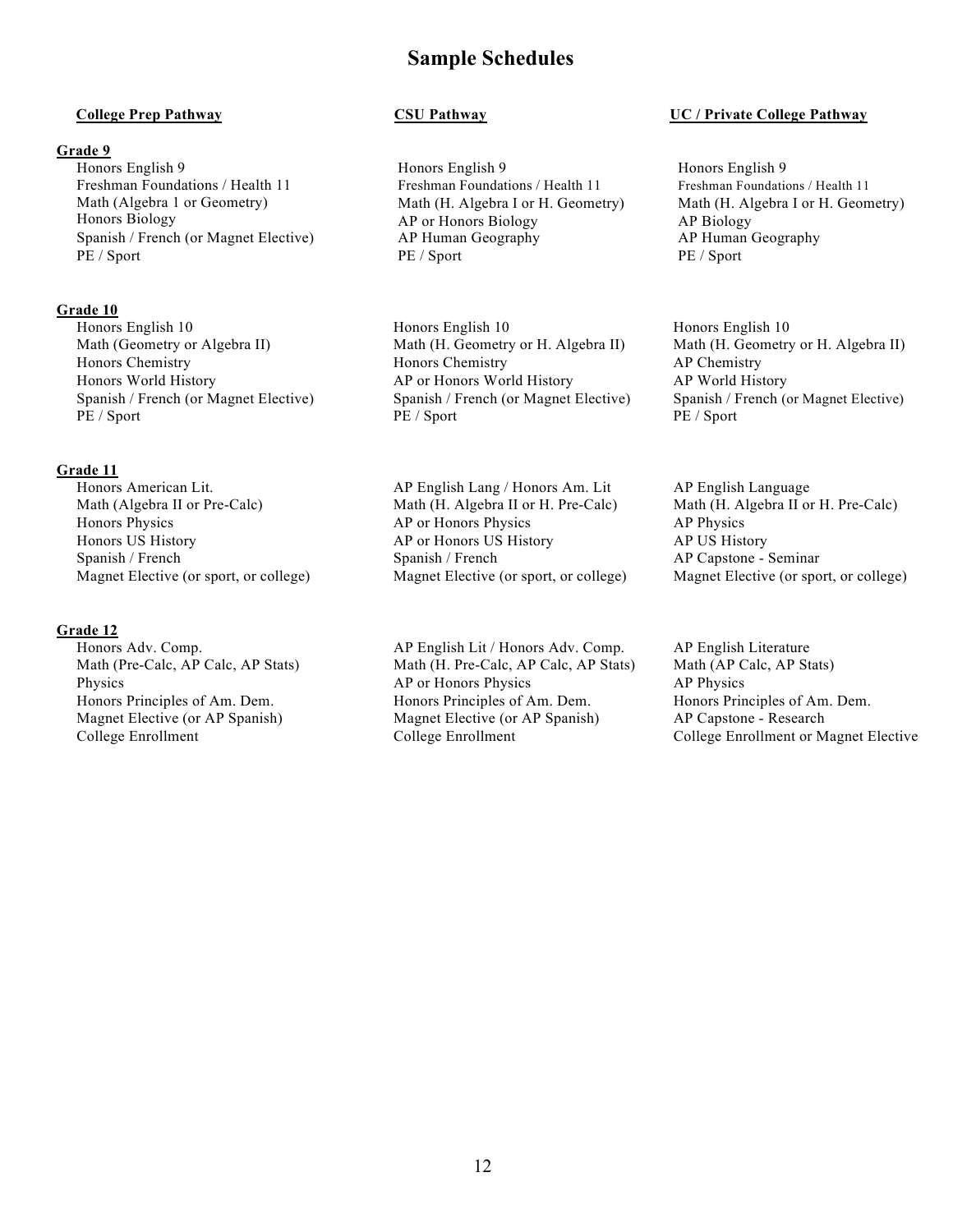#### ULYSSES S. GRANT HIGH SCHOOL COURSE OF STUDY

#### COLLEGE PREP MAGNET 2019 - 2020

NAME\_\_\_\_\_\_\_\_\_\_\_\_\_\_\_\_\_\_\_\_\_\_\_\_\_\_\_\_\_\_\_\_\_\_\_\_\_\_ DoB \_\_\_\_\_\_\_\_\_\_\_\_\_\_ GRA DE 2019-2020: \_\_\_\_\_\_\_\_\_\_

| <b>ENGLISH</b>                                      | <b>H ENGLISH 9AB</b>                                                                                                                                                                                                                                                                                        | <b>H ENGLISH 10 AB</b>                                                                                                        | H AM LIT / H CONT COMP<br>AP ENGLISH LANGUAGE                                                                       | H ADV COMP/H WLD LIT<br>AP ENGLISH LITERATURE                                                                                                    |  |  |
|-----------------------------------------------------|-------------------------------------------------------------------------------------------------------------------------------------------------------------------------------------------------------------------------------------------------------------------------------------------------------------|-------------------------------------------------------------------------------------------------------------------------------|---------------------------------------------------------------------------------------------------------------------|--------------------------------------------------------------------------------------------------------------------------------------------------|--|--|
| <b>SOCIAL</b><br><b>STUDIES</b>                     | AP HUMAN GEOGRAPHY<br>(OPTIONAL)                                                                                                                                                                                                                                                                            | H WLD HIST<br>AP WLD HIST                                                                                                     | <b>H US HISTORY</b><br><b>AP US HISTORY</b>                                                                         | H PAD/ H ECON<br>AP GOV<br><b>AP ECON</b><br>AP MICRO ECON                                                                                       |  |  |
| <b>SCIENCE</b>                                      | <b>HONORS BIO</b><br><b>AP BIO</b>                                                                                                                                                                                                                                                                          | <b>HONORS CHEMISTRY</b><br><b>AP CHEMISTRY</b>                                                                                | <b>HONORS PHYSICS</b><br><b>AP PHYSICS</b><br><b>AP CHEMISTRY</b>                                                   | <b>AP PHYSICS</b><br>AP ENV SCI<br><b>AP CHEM</b><br><b>HONORS CHEMISTRY</b><br><b>HONORS PHYSICS</b>                                            |  |  |
| <b>MATHEMATICS</b>                                  | <b>CC ALGEBRA 1</b><br><b>CC GEOM AB</b><br><b>H CC GEOM AB</b><br><b>H CC ALG 2AB</b>                                                                                                                                                                                                                      | <b>CC GEOM AB</b><br><b>CC ALG 2AB</b><br>CC PRE CALC/ AP CALC A<br>* STATS & PROB                                            | <b>CC ALGEBRA 2AB</b><br>PRE CALC/ AP CALC A<br>AP CALC B/C<br>* INTRO DATA SCIENCE<br>* STATS & PROB               | PRE CALC/ AP CALC A<br>AP CALC B/C<br><b>AP STATS</b><br>* INTRO DATA SCIENCE<br>* STATS & PROB                                                  |  |  |
| <b>FOREIGN LANG</b>                                 | <b>SPANISH 1AB</b><br><b>SPAN SP 1AB</b><br><b>FRENCH 1AB</b>                                                                                                                                                                                                                                               | <b>SPANISH 2AB</b><br><b>SPAN SP 2AB</b><br><b>FRENCH 2AB</b>                                                                 | <b>SPANISH 3AB</b><br>AP SPAN LANG AB<br><b>FRENCH 3AB</b>                                                          | AP SPAN LIT AB<br>AP SPAN LANG AB                                                                                                                |  |  |
| PE                                                  | <b>ADV PE 1AB</b><br>(Any Team Sport by trials)                                                                                                                                                                                                                                                             | <b>ADV PE 2AB</b><br>(Any Team Sport by trials)                                                                               | (Any Team Sport by trials)                                                                                          | (Any Team Sport by trials)                                                                                                                       |  |  |
| <b>TEAM SPORTS</b>                                  | FALL: FOOTBALL (V, JV), CROSS COUNTRY (V, JV, F/S) G VOLLEYBALL (V, JV, F/S) G TENNIS (V, JV), CHEER<br>WINTER: B/G BASKETBALL (V, JV, F/S) B/G SOCCER (V, JV)<br>SPRING: TRK (V, JV, F/S) B TENNIS (V, JV) BASEBALL (V, JV) SOFTBALL (V,JV) B/G SWIMMING (V, JV, F/S)<br>B VOLLEYBALL (V, JV) GOLF (CO-ED) |                                                                                                                               |                                                                                                                     |                                                                                                                                                  |  |  |
| <b>MAGNET</b><br><b>ELECTIVE</b><br><b>PATHWAYS</b> | <b>FILMMAKING:</b><br><b>VIDEO PROD 1 AB</b>                                                                                                                                                                                                                                                                | <b>FILMMAKING: VIDEO</b><br><b>PROD 1AB / 2AB</b>                                                                             | <b>FILMMAKING:</b><br><b>VIDEO PROD 2AB</b>                                                                         | <b>FILMMAKING:</b><br><b>VIDEO PRODUCTION 3AB</b>                                                                                                |  |  |
|                                                     | DIG IMAG / NEW MEDIA:<br><b>DIGITAL IMAGING 1AB</b>                                                                                                                                                                                                                                                         | DIG IMAG / NEW MEDIA:<br><b>DIGITAL IMAGING 1AB</b>                                                                           | DIG IMAG / NEW MEDIA:<br><b>DIG IMAGING 2 AB</b>                                                                    | DIG IMAG / NEW MEDIA:<br><b>DIG IMAG PRODUCTION</b>                                                                                              |  |  |
|                                                     | <b>DIGITAL PHOTOGRAPHY</b><br>1 AB                                                                                                                                                                                                                                                                          | <b>DIGITAL PHOTOGRAPHY</b><br>$1$ AB $/$ 2 AB                                                                                 | <b>DIGITAL PHOTOGRAPHY</b><br>1 AB / 2 AB                                                                           | <b>DIGITAL PHOTOGRAPHY</b><br>1 AB / 2 AB                                                                                                        |  |  |
| <b>ELECTIVES</b><br>(w/ counselor<br>permission)    | <b>GRAPHIC DESIGN</b><br><b>COMPUTER ANIMATION</b><br>AP STUDIO ART 2D<br><b>AP ART HISTORY</b><br><b>AP SEMINAR</b><br><b>AP RESEARCH</b>                                                                                                                                                                  | <b>INSTRUMENTS</b><br><b>CHOIR/VOCAL ENS.</b><br><b>THEATRE</b><br><b>STAGE</b><br><b>DRAMA</b><br>13<br><b>MARCHING BAND</b> | DRAWING<br><b>CERAMICS</b><br><b>GEOGRAPHY</b><br><b>LANDSCAPING</b><br><b>FLORAL ARRANG</b><br><b>INTRO TO ART</b> | <b>YEARBOOK</b><br><b>SPEECH</b><br><b>MAGNET LEADERSHIP</b><br><b>SENIOR LEADERSHIP</b><br><b>INTRO PSYCH/SOCIOLOGY</b><br><b>AP PSYCHOLOGY</b> |  |  |